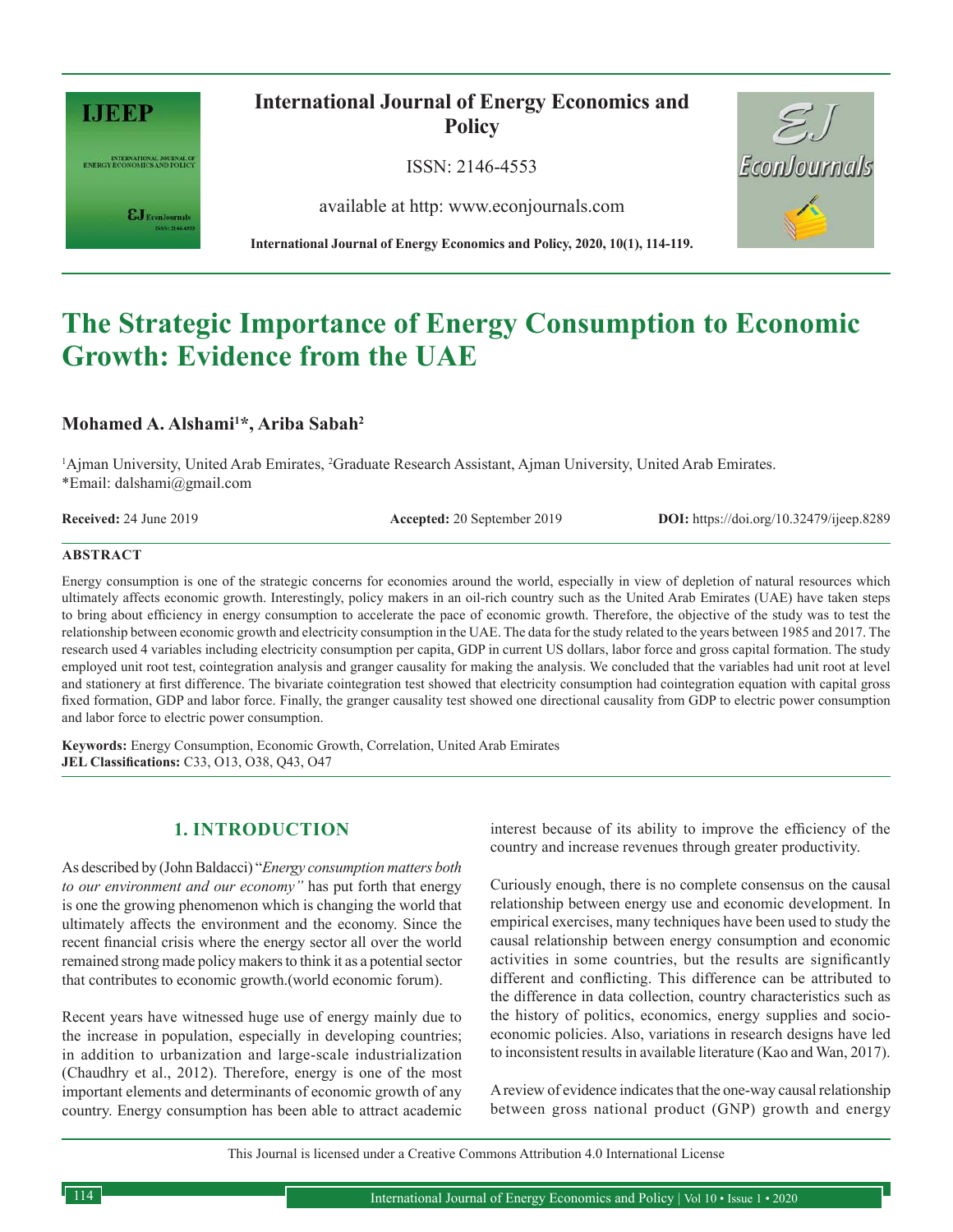consumption was supported in the case of the United States of America from 1947 to 1974 (Kraft and Kraft (1978). Literature also indicates that there is no sufficient causal relationship between energy consumption and GDP growth and energy and employment based on data for six manufacturing countries (Erol and Yu, 1987). Other researchers, by utilizing Sim's methods, revealed that energy consumption could affect employment negatively. However, by using Granger techniques, they found no relationship between employment and energy, and between GNP and energy in the case of USA (Aqeel and Butt, 2001).

A gap exists in literature due to the fact that there is no empirical study on the relationship between electricity consumption and economic growth in the case of the UAE, although there are many studies focusing on this kind of relationship in the Western world (Li et al., 2011; Abaidoo, 2011; Chandran et al. 2009; Wolde-Rufael, 2009; Soytas and Sari, 2003; Erol and Yu, 1987; Akarca and Long, 1980; Kraft and Kraft, 1978). This study makes an attempt to fill this gap in the literature. The UAE is an important oil-producing country. It has taken strategic steps to accelerate the pace of economic growth through efficient electricity consumption. This kind of study, it is hoped, would be of interest to scholars and policy makers in all parts of the world.

The overarching objective of this research study is to investigate the impact of electricity consumption on GDP of the UAE economy. The hypotheses postulated for the study are as follows.

Hypotheses:

H0: Electricity consumption has no effect on GDP growth. H1: Electricity consumption has impact on GDP growth.

## **2. REVIEW OF LITERATURE**

Recent decades have witnessed proliferation of literature focusing on electricity consumption in interaction with GDP growth. The initial work of Kraft and Kraft (1978) triggered interesting discussion in literature. They argued that efficient energy consumption would have implications for economic growth. It is now common knowledge that developing nations are consistently supporting the electricity infrastructures along their economic growth pathways. Policy makers give a high priority to the efficient use of energy in the development process. The energy supply needs to be adequate during the time of economic growth for every nation to stimulate the process of growth. Therefore, a proper and sufficient supply of energy is utmost for assisting economic growth of a nation.

Numerous studies have been done for understanding the relationship between economic growth and the energy consumption process. Actual reasons for having the relation between these two trends were not disclosed properly but the studies could find the rational relationship between the two factors in the present times.

In Africa, several research studies have been done to examine and analyze the connection between electricity consumption and growth iof the economy. Granger causality testing was examined and run by Chikoko et al. (2018) to establish the proper relationship between economic growth and the electricity supply. During the time between 1980s and 2016, Zimbabwe had used a unique framework to align the electricity consumption with its economic growth system and the test had shown a bi-directional result that could be caused by energy consumption process. This means the increasing pattern of electricity consumption could lead to growth in the economy. Alternatively, economic growth requires an uninterrupted supply of electricity to support the bilateral theory. Molele and Ncanywa (2018) stated that the vector error correction and co-integration models were invaluable in the context of the research hypotheses postulated for this study. Oil and electricity both would be consumed hugely along the economic growth. Oil has a positive effect and electricity has a negative relationship with economic growth. A casual and common relationship was also established by Mawejje and Mawejje (2016) to evaluate the results in Uganda through vector error correction process. GDP growth of the country and the electricity consumption would indicate the sustainability of this relationship for measuring the significance of every parameter of it. Mawejje and Mawejje (2016) calculated the intensity of the relationship and applied it in individual sectors including different industries, agriculture and other businessrelated firms to design the causality of electricity consumption and sectoral output. The researcher had selected different macro-level tests to define the unidirectional flow of the relationship between GDP and electricity consumption. The results reflect a sustainable relationship because electricity is a salient aspect to run industry and every individual sector is differently controlled by the electricity to grow more and create a growth opportunities in the economy.

In Russia, data was also researched by Bass (2018). The information related to 1990 through 2017. Real GDP, proper electricity supply and other management factors were used for the Russian brand to evaluate the long-term relationship between two factors. Additionally, Khobai (2018) designed the same relationship factor between economic growth and energy consumption for BRICS countries. Johansen Fisher panel co-integration and Kao-panel co-integration techniques had been used to determine the results. Granger-causality test was also applied to the process and a long run relationship would be followed to conclude the relationship factor for BRICS nations.

Ogundipe et al. (2016) decided to apply the neoclassical model by using the data from 1970 to 2013. Causality test, vector error correction technique and co-integration process were used in the investigation for defining the relationship of Nigerian economic growth and advancement of electricity consumption. Again, the results supported a typical unidirectional flow and relationship between two factors. Sustainability has an inverse relationship with economic growth and consumption of energy process. It must be observed here that the vector error correction process validated the non-convergence nature for the two parameters. The relationship of the two terms was measured by the local government data of Karsina by Zubair and Kadandani (2017) and they used the monthly data. The results also supported an important and promising relationship between them.

Khan et al. (2016) found that economic growth and electricity consumption of Bangladesh are also related, and the research study also used the vector error correction model and cointegration technique by using the data of 1982-2012. The VECM supports the sustainable approach of electricity consumption and growth in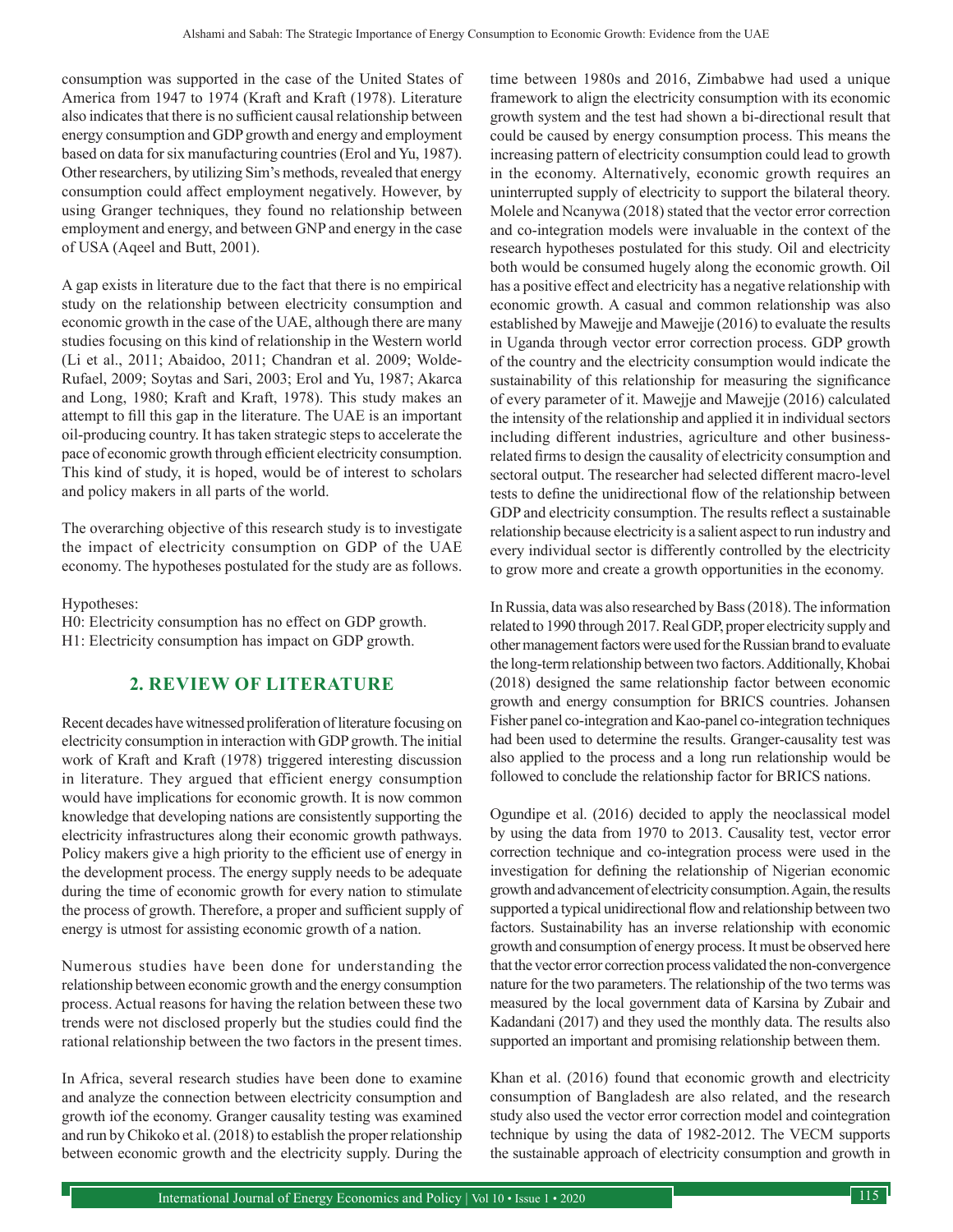the country. Similarly, Hossen and Hasan (2018) also carried time series data analysis alongwith other research technique to understand the relationship and other micro variables. CO2 emissions, GDP, electricity consumption, Phillips-Perron tests and Utilizing Augmented Dickey-Fuller method were used in the research. All of the tests confirmed that they are co-integrated. Johansen co-integration tests and its Eagen values also supported the cointegration of the variables in this relationship. Vector autoregression and impulse response functions would also be related to each other to determine the performance of the variables. A unidirectional causality has been run from GDP to  $CO_2$ , electricity consumption to  $CO_2$ , electricity consumption to GDP and did not have any reverse attitude.

An interesting research study has been done in Taiwan by Wen-Cheng (2017) and it proves an equilibrium relationship factor for 17 different industries in the country. The researcher took data from 1998 to 2014 and aligned all those to have a co-integration test. As mentioned by Wen-Cheng (2017), 102% rise in GDP could increase the electricity consumption (EC) by 1%. Gonzalo and Pitarakis (2006) also stated that there would have a nonlinear relationship between these EC and economic growth for Taiwan. They found that the GDP and the energy consumption practices are an integrated process which means that the energy is indicating the economic growth and supports multiple economic development processes. additionally, they found that there would not have any destructive or damaging effects for the economic growth from energy consumption process.

Researchers of Pakistan analysed the factors to understand the possible effects in their country. Zaman et al. (2015) had chosen the annual data for testing the relationship of EC and economic growth for the country in Johansen co-integration and Granger causality test. They found that a bi-directional flow is present that could conclude the research on the favour of EC. Chaudhry et al. (2012) had carried the research to find the exact importance and significance of electricity consumption with the economic growth for a country. Chaudhry et al. (2012) used the annual data of Pakistan to generalise the proper significance and analyse it to support the importance of the relationship. The data from 1972 to 2012 had been used and analysed for the research to understand the empirical study that stimulating the energy source distribution with economic growth. Chaudhry et al. (2012) also supported and agreed that the electricity consumption process is significant and plays an important role to improve the economic standard of a country by supporting the general community, system and another trading system. Needless to say, oil consumption thus also affects the economic growth as importing a massive amount of oil would be required. The research study strongly supports the relationship and reflects the exact connection between every factor.

Saidi and Hammami (2015) mentioned that there would be numerous variables responsible to support and demonstrate the trading system. The variables are real GDP per capita, capital stock, CO2 emissions, financial development, EC per capita, trading nature and many more.

Additionally, Hossain and Saeki (2012) applied the Granger causality tests and cointegration process to study the relationship between EC and GDP in different time scale. Generally, 1960 to 2008 timescale had been chosen for it and the researcher also found a bilateral relationship. Hossain and Saeki (2012) stated that the countries with high-income level have a bi-directional relationship between two factors. The middle-income based countries would show a unidirectional relationship between two factors. Thirdly, the low income-based countries might not have any causality factor.

Ghana has few study samples and research studies for understanding the relationship between the two parameters. Iyke and Odhiambo (2014) collected informations at the time range of 1971-2012 for analysing their economic development, growth and EC. The researchers had realised that long and short-term impacts are present for the country as inflation was also included in the analysis. Adom (2011) carried out a research study to find a causal relationship between EC and economic development. Most importantly, the Granger Causality test was applied here to arrive at proper results for aligning all the parameters according to the requirement. Finally, the research found unidirectional causality flow for the EC to economic growth as well.

It is thus clear that considerable research studies have come to exist focusing on energy consumption and its relationship with economic growth. These researches adopted refined methods of investigation and analysis. However, no serious study has taken place focusing on the UAE. This study makes an attempt to contribute to existing knowledge related to electricity consumption and economic growth of the UAE.

### **3. DATA AND METHODOLOGY**

The present study shows the relationship between growth and electricity consumptions. The database for the study was composed of secondary data on annual basses for the period from 1985 to 2017 for UAE. The variables were taken at their natural log. The study uses 4 variables that is GDP in current \$ as a dependent variable whereas the independent variables were represented by total Labor force, gross fixed capital formation and finally electric power consumption. The source of the data was World Bank's World development indicators (WDI) and index Mundi.

The model is as follows.

 $Y=(K, E, L)$ 

Y=GDP K=gross fixed capital formation L=Labor force E=Electricity consumption.

The description of variables is as follows: (GDP) that is final value of all the goods and services produced with geographical boundary of country on a yearly basis. The value of GDP was taken in current US dollars.

GFCF: Gross fixed capital formation which is represented by K is a net investment.

- L (labor): The total number of people who are employed or able to work and looking for job.
- E electricity: Consumption which is taken total electricity energy consumed with in a year.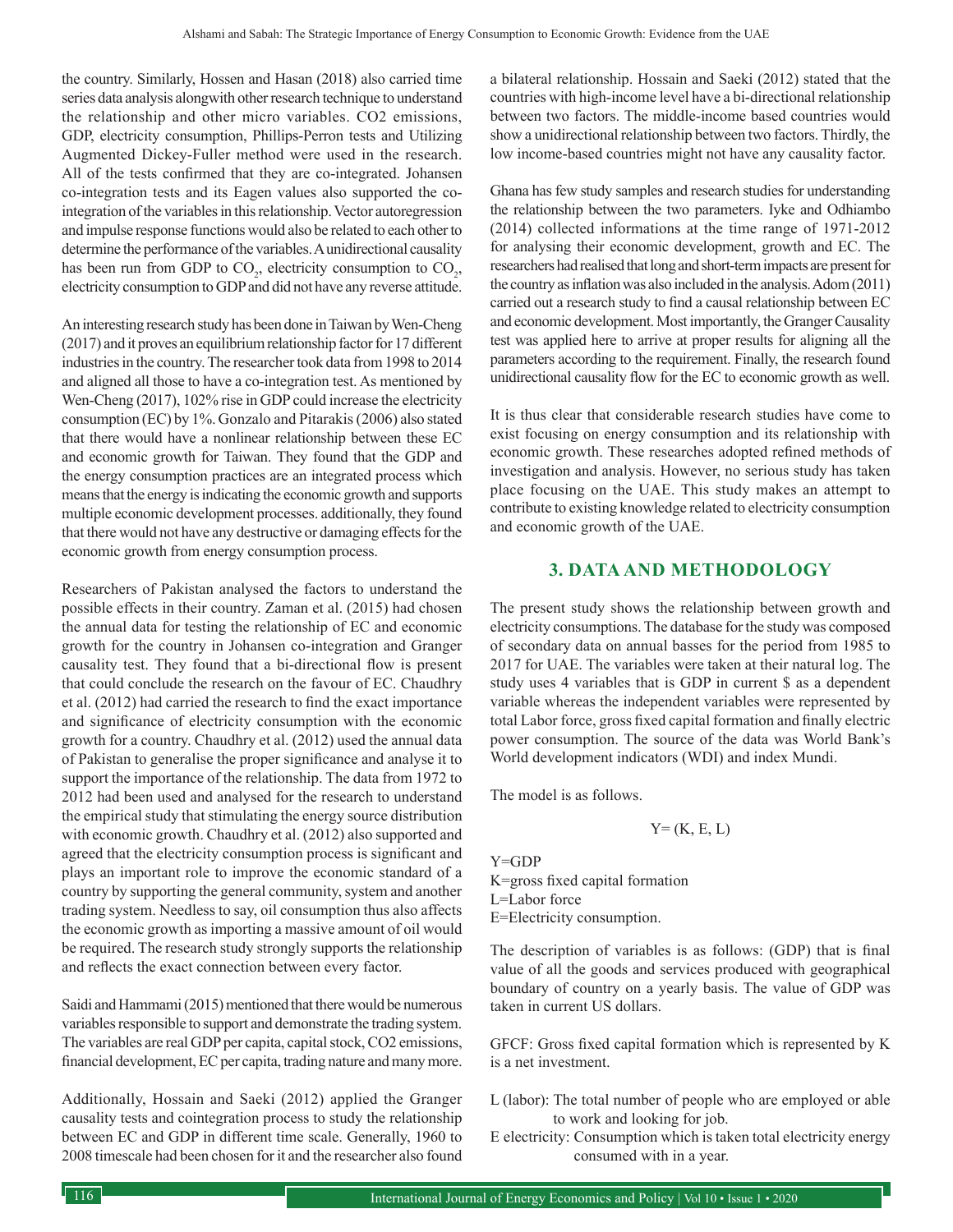#### Graphical presentation of model



The graphical model presents that GDP growth as a function of electricity consumption, capital formation and labor force.

#### **3.1. Time Series Analysis**

#### *3.1.1. Unit root test*

There are a lot of factors needed to be considered while making time series analysis; the series might have unit root at level which makes difficult for making some analysis. Finding long-term relationship between variables with stationary data creates various issues. Sometimes finding stationary data testing. The study uses Augmented Dicky Fuller test (ADF named after statisticians David Dickey, Wayne Fuller 1979), to test the stationarity of the series. The following model is the base of ADF.

$$
\Delta Y = a + bT + (r - 1)Yt - 1 + d\Delta Yt - 1 + e^t
$$

The series should be integrated in the same order that is nonstationary at level and stationary at first difference. The criteria for doing cointegration test is that the series should be stationary and then only ADF test could be employed.

The following model is being employed which was used before by Chaudhry et al. (2010).

GDP= (Labor, ELEC, capital)

Taking natural logarithm

 $LGDP = \beta_0 + \beta_1 L \\ Labor + \beta_2 LE LEC + \beta_3 L \\ capital + Ut$ 

The above equation describes the function of LGDP natural logarithm of gross domestic product, L Labor which is total labor force, LELEC which is electricity consumption per capita and L capital is gross fixed capital formation.

#### *3.1.2. Johansen test of cointegration*

Johansen co-integration is a technique used to show a long-term relationship between the variables. Two or more variables are said to be cointegrated if they have some mutual trends. Performing a cointegration analysis involves various steps were by we start with unit root test through ADF test and Philip perron. It is crucial that the cointegration should be performed on series that has unit root at level and becomes stationary at first difference. In a bivariate model a series could be said to be cointegrated if they a same type of trends.

#### **3.2. Granger Causality**

A comprehensive literature review revealed that Granger causality (Granger, 1969) is one of the traditional methods employed by researchers to find the relationship between two variables.

The phenomena of granger causality are described as the tool that is used to show the relationship between variables either Uni directional or bidirectional (Granger, 1969). According to the theory Engle and Granger (1987) if there exists a cointegration between the variables there must be at least uni directional causality. The study will investigate the bivariate relationship between each variable with appropriate lag selection. The important rule for employing the granger causality in that the series must not have unit at  $L(1)$ .

#### **4. ANALYSIS**

#### **4.1. Unit Root Test**

For the purpose of testing the stationarity in the series ADF and PP test had been employed. The results from e-views has been presented below. We cannot reject null hypothesis at level that the series has unit root. However, at first difference the null hypothesis can be rejected.

#### **4.2. Granger Causality**

Granger causality test is used to investigate a bivariate relationship between the variables the result of the analysis is presented below. The results indicate that a Uni directional relationship exists between capital fixed formation and labor force. The course of direction is from L capital fixed to L labor. The Uni directional causality also

| <b>Stationary testing</b>                  |                                    |                |                            |                |                            |  |
|--------------------------------------------|------------------------------------|----------------|----------------------------|----------------|----------------------------|--|
|                                            | <b>Augmented Dicky-Fuller test</b> |                | <b>Phillip-Perron test</b> |                |                            |  |
|                                            | At level                           | At $1st$ diff. | At level                   | At $1st$ diff. | Integration-order          |  |
|                                            | t-statistic                        | t-statistic    | t-statistic                | t-statistic    | $I(0)$ at level            |  |
|                                            | Prob. $*$                          | Prob. $*$      | Prob. $*$                  | Prob. $*$      | $I(1)$ at first difference |  |
| Fisher Chi-square                          | 1.27876                            | 58.5092        | 1.32047                    | 64.9804        | I(1)                       |  |
|                                            | 0.9958                             | 0.0000         | 0.9953                     | 0.000          |                            |  |
| Choi Z-stat                                | 2.57007                            | $-6.31075$     | 2.40106                    | $-6.72282$     | I(1)                       |  |
|                                            | 0.9949                             | 0.0000         | 0.9918                     | 0.0000         |                            |  |
| Intermediate ADF test results D (Untitled) |                                    |                |                            |                |                            |  |
| Capital                                    | 0.9836                             | 0.0054         | 0.9647                     | 0.0044         | I(1)                       |  |
| Electricity                                | 0.6680                             | 0.0001         | 0.6682                     | 0.0037         | I(1)                       |  |
| <b>GDP</b>                                 | 0.9301                             | 0.0000         | 0.9281                     | 0.0000         | I(1)                       |  |
| Labor                                      | 0.8633                             | 0.0001         | 0.8638                     | 0.0001         | I(1)                       |  |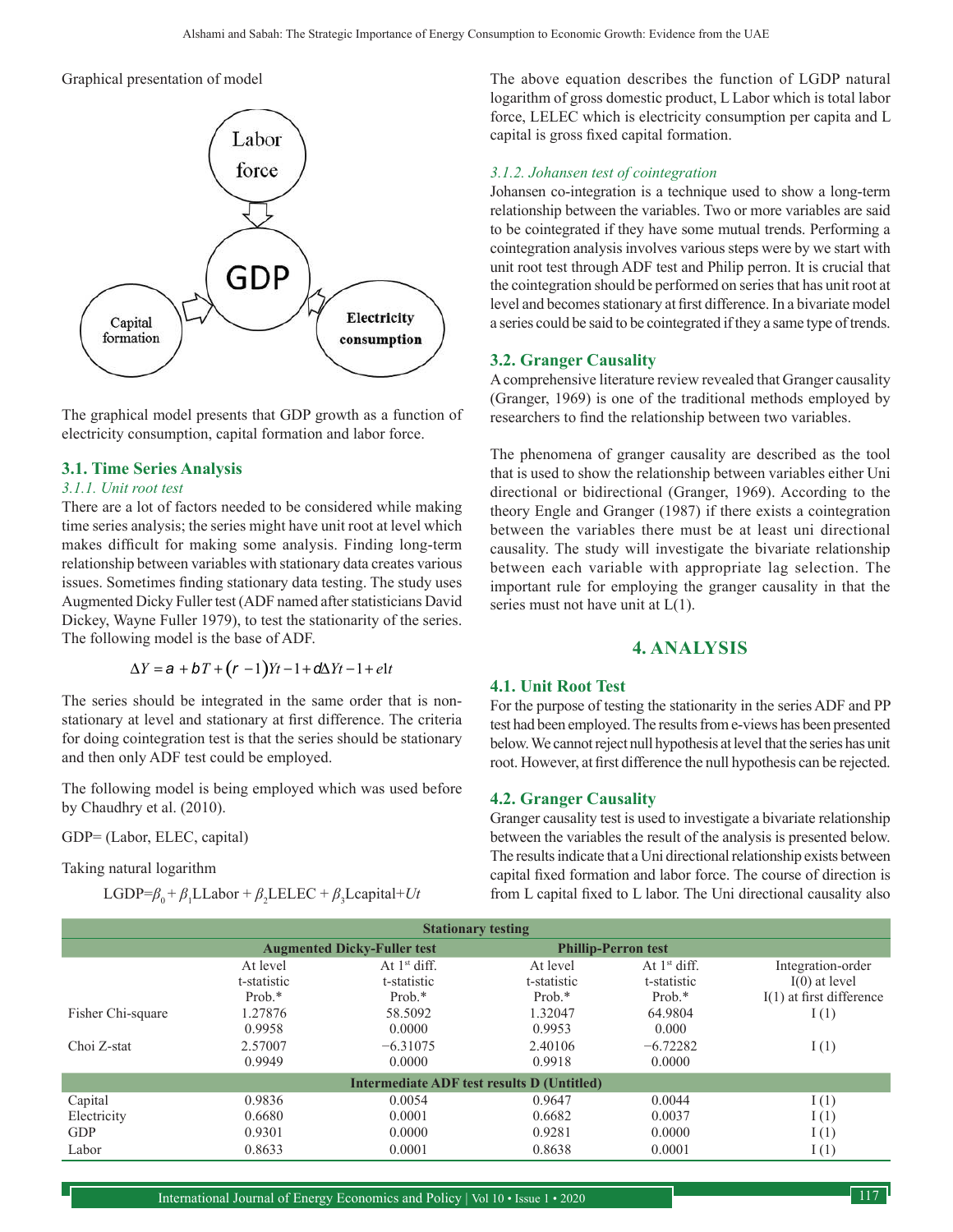exist from LGDP and L labor to L electricity. A Uni directional causality exist from L labor to L GDP and L GDP to L capital.

| <b>Null hypothesis</b>                    | <b>F-statistic</b> | Prob.  |
|-------------------------------------------|--------------------|--------|
| L Labor does not Granger cause L capital  | 1.59917            | 0.2134 |
| L capital does not Granger cause L Labor  | 3.12112            | 0.0379 |
| LGDP does not Granger cause LELEC         | 4.27603            | 0.0248 |
| L ELEC does not Granger cause LGDP        | 0.40816            | 0.6691 |
| L Labor does not Granger cause LELEC      | 4.13142            | 0.0513 |
| LELEC does not Granger cause L Labor      | 1.19102            | 0.2841 |
| L Labor force does not Granger cause LGDP | 3.49451            | 0.0318 |
| LGDP does not Granger cause Labor force   | 1.43112            | 0.2594 |
| L capital does not Granger cause LELEC    | 0.44344            | 0.6466 |
| LELEC does not Granger cause L capital    | 0.56287            | 0.5764 |
| LGDP does not Granger cause L capital     | 8.73995            | 0.0061 |
| L capital does not Granger cause LGDP     | 0.18338            | 0.6716 |

#### **4.3. Cointegration Test**

Cointegration test is usually performed as a multivariate approach, however; we have employed bivariate analysis after obtaining the optimal lag. The lag length criterion was chosen through var estimation, were majority of bivariate relation had lag 1 as optimal selection. Once the lag is chosen the next phase is to select appropriate model of cointegration. According to Harris and Sollis 2003 there are 5 models to choose from for co integration. Model 1 (without deterministic trend), Model 2 (without any linear trends), Model 3 (without any linear trend, unrestricted), Model 4 (restricted linear trend) and Model 5 (linear trends). All the bivariate combination has at least one cointegration equation. Majority of the combination were integrated at model 3 and rarely 2, 4 however 1, 5 were completely avoided.

#### **4.4. Correlation Test**

The test of relationship, either negative or positive, is done through correlation. The table below shows that some of the series are positively correlated and some are negatively correlated. L Capital, L GDP and L labor are negatively related to L ELEC, on other hand L GDP, L Labor are positively related to L capital. L GDP is positively related to L labor.

|           | L Capital    | L ELEC-      | L GDP      | L Labor |
|-----------|--------------|--------------|------------|---------|
| L Capital |              |              |            |         |
| L ELEC    | $-0.3296080$ |              |            |         |
| L GDP     | 0.19943999   | $-0.3005857$ |            |         |
| L Labor   | 0.31015883   | $-0.1874726$ | 0.15447928 |         |

# **5. CONCLUSION AND POLICY IMPLICATIONS**

The debate among policy makers is intense with respect to having balance between electricity consumption and GDP growth. This study attempted to find a relationship between economic growth and electricity consumptions with the help of econometric techniques. The research also aimed at finding the causal direction of those relationships. Empirical studies reveal that there is strong nexus between energy and development. Wen-Cheng (2017) found that with effective energy consumptions a sustainable growth could be achieved.

This study was conducted in the UAE for the period between 1985 and 2017. We employed unit root test, Granger causality test and cointegration test to base the analysis. The variables had unit root at level and becomes stationary at first difference. The results reveal that there is uni directional relation from GDP to electricity and capital formation. Labor force also has unidirectional causality towards electricity consumptions. Cointegration test reveals a bivariate long run relation among variables, which shows that GDP will be affected by changes in variables.

According a report published by UAE government in 2015, the demand for electricity in the country is about 20-30 kilowatt- hours each day, and with growing economy it is expected that the demand for overall energy will increase up-to 9% on annual basis. The generation of electricity should be done with more efficient methods that use less resources and increase the supply. It is crucial for the policy makers to know the impact of consumption of electricity on GDP, labor force and capital fixed formation. The government should also focus on providing adequate amount of energy to critical sectors of the economy to facilitate economic growth.

In view of rapid economic development, energy consumption in the UAE has been growing at an annual rate of 4% over the past five years. This growth rate is likely to increase to 5% through the years to 2020. It is therefore, absolutely necessary to design and implement strategies to bring about efficiency in electricity consumption in the UAE.

|                   | <b>Unrestricted cointegration Rank Test</b> |                      |                     | <b>Max Eigenvalue</b> |                     |        |
|-------------------|---------------------------------------------|----------------------|---------------------|-----------------------|---------------------|--------|
|                   | Eigen value                                 | $\lambda$ TRACE Rank | 0.05 critical value | $\lambda$ max rank    | 0.05 critical value | Prob.* |
|                   |                                             | value                |                     | value                 |                     |        |
| L CAPITAL-LELEC   | 0.439363                                    | 16.7826              | 15.4947             | .439363               | 16.7817             | 0.0196 |
| L CAPITAL-L GDP   | 0.452189                                    | 18.89425             | 15.4947             | .452189               | 14.2646             | 0.0095 |
| L CAPITAL-L LABOR | 0.509860                                    | 23.40935             | 15.49471            | .509860               | 14.2646             | 0.0026 |
| LELEC-L GDP       | 0.58500                                     | 35.15329             | 20.26184            | 27.26378              | 15.8921             | 0.0002 |
| LELEC-L LABOR     | 0.449072                                    | 17.32202             | 15.49471            | 17.28838              | 14.2646             | 0.0161 |
| L GDP-L LABOR     | 0.44778                                     | 19.24060             | 15.49471            | 18.40830              | 14.2646             | 0.0105 |
| LELEC-L GDP       | 0.435503                                    | 17.21096             | 15.49471            | 17.15463              | 14.2626             | 0.0170 |